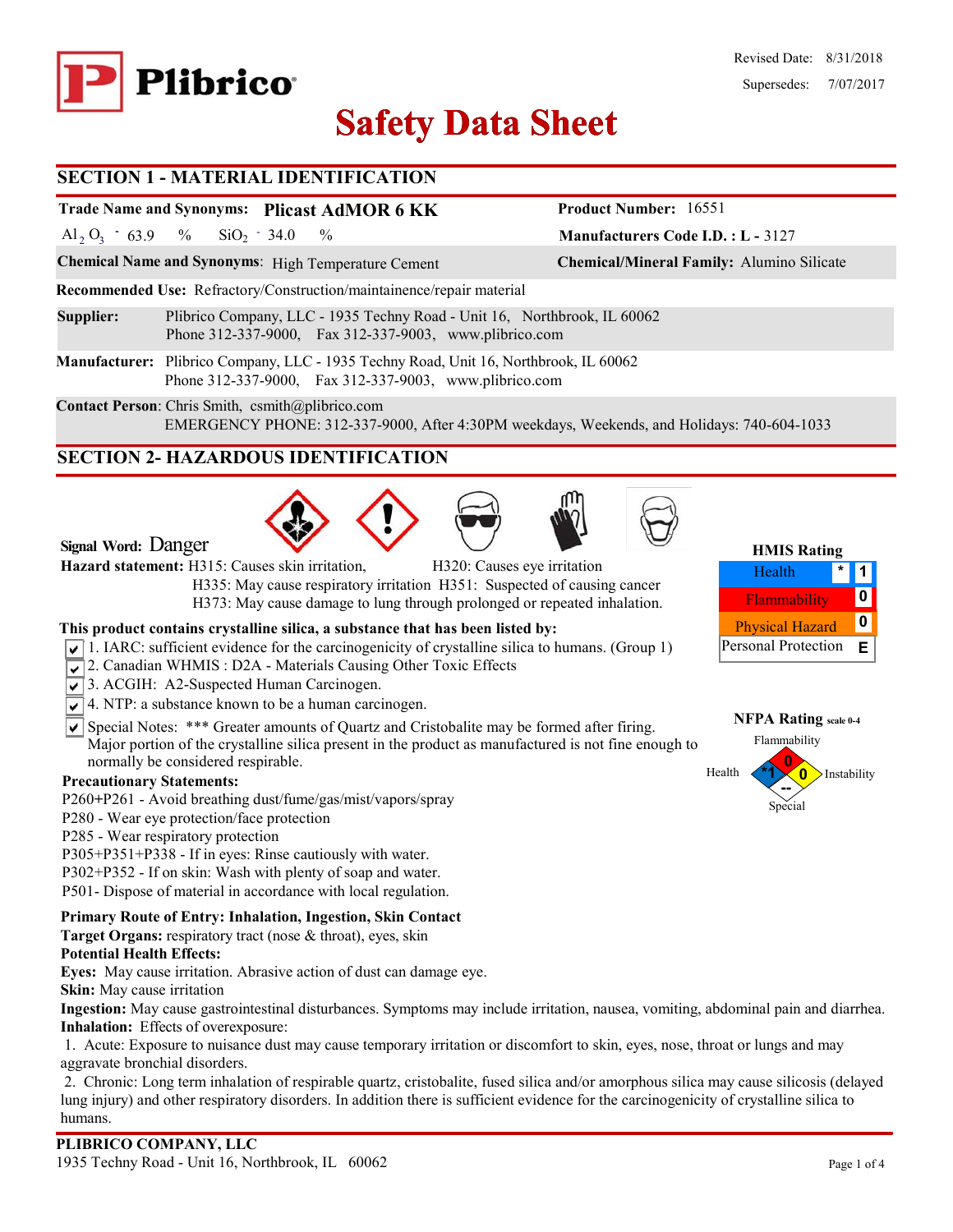### **SECTION 3- HAZARDOUS INGREDIENTS** Trade Name and Synonyms: **Plicast AdMOR 6 KK** Revised Date: 8/31/2018 Page 2 of 4 **Plicast AdMOR 6 KK**

Ingredients (checked)  $C.A.S. No.$  Weight % TLV ACGIH  $mg/m<sup>3</sup>$ Weight % TLV ACGIH OSHA PEL<br>mg/m<sup>3</sup> mg/m<sup>3</sup> EINECS  $\overline{X}$  Quartz\*\*\* 14808-60-7 0.95 0.025(resp.dust) 0.05 mg/m<sup>3</sup>TWA 238-878-4  $\overline{X}$  Cristobalite\*\*\* 14464-46-1 0.02 0.025(resp.dust) 0.05 mg/m <sup>3</sup>TWA 238-455-4  $\overline{X}$  Amorphous Silica\*\*\* 69012-64-2 5.9 0.025(resp.dust) 15(total), 5(resp.) 273-761-1 Fused Silica\*\*\*  $60676-86-0$   $0.025$   $(resp.$  dust)  $80$  mg/m<sup>3</sup>/%SiO 2  $262-373-8$ Zirconium Silicate\*\*\* 14940-68-2 10 15(total), 5(resp.) 239-019-6 Aluminum Phosphate  $13530-50-2$  -  $2 \text{ mg/m}^3 \text{TWA}\text{(as Al)}$   $2 \text{ mg/m}^3 \text{TWA}\text{(as Al)}$   $236-875-2$  $\overline{X}$  Alumina 1344-28-1 11 - 21 1(resp.dust) 15(total), 5(resp.) 215-691-6  $\overline{X}$  Aluminosilicate(Mullite) 1302-93-8 10. - 20. 2(resp.dust) 15(total), 5(resp.) 215-113-2 Aluminosilicate(Kyanite) 1302-76-7 - 2(resp.dust) 15(total), 5(resp.) 215-106-4 Bauxite 1318-16-7 - 10 15(total), 5(resp.) -------Silicon Carbide 409-21-2 - 10 15(total), 5(resp.) 206-991-8 Pyrophyllite 12269-78-2 - 10 15(total), 5(resp.) -------Spinel 1302-67-6 - 10 15(total), 5(resp.) 215-105-9  $X$  Andalusite 12183-80-1 54. - 64. 10 15(total), 5(resp.) 235-352-6 Zirconiumdioxide 1314-23-4 - 10 15(total), 5(resp.) 215-227-2 X Calcium Aluminate Cement 65997-16-2 1.0 - 7.2 10 15(total), 5(resp.) 266-045-5 Calcium Silicate Cement 65997-15-1 - 10 15(total), 5(resp.) 266-043-4 Clay 1332-58-7 - 2(resp.dust) 15(total), 5(resp.) 265-064-6 Aluminum Sulfate 10043-01-3 - 2(resp.dust) 15(total), 5(resp.) 233-135-0 Barium Sulfate 772-74-37 - 10 10(total), 5(resp.) 231-784-4 Bentonite 1302-78-9 - 10 15(total), 5(resp.) 215-108-5 Perlite 93763-70-3 - 10 15(total), 5(resp.) 310-127-6 Sodium Silicate 1344-09-8 - 10 15(total), 5(resp.) 215-687-4  $\overline{X}$  Titanium Oxide 13463-67-7 0.3 10 15(total), 5(resp.) 215-280-1 Calcium Fluoride 7789-75-5 1 - 5 2.5 as F 2.5 as F 232-188-7  $\sqrt{}$ Organic Fiber 9003-07-0 0.05 - 0.5 10(total), 3(resp.) 15(total), 5(resp.) ----------------Sodium Hydroxide 1310-73-2 < 1 2 (Ceiling) 2 TWA 215-185-5 polyphosphoric acids,  $68915-31-1$   $< 5$   $3$  (resp. dust)  $15$ (total),  $5$ (resp.) 272-808-3 sodium salts

### **SECTION 4- FIRST AID MEASURES**

Eyes: Immediately flush eyes with plenty of water and get medical attention.

Skin: Wash with soap and water. Get medical attention if irritation develops or persists.

Ingestion: If swallowed, seek medical attention.

Inhalation: Remove to fresh air. If not breathing, give artificial respiration. Get immediate attention.

If symptoms persist, seek medical attention.

### **SECTION 5- FIRE FIGHTING MEASURES**

**Unusual Fire and Explosive Hazards:** The product will not burn. Improper mixing and bake-out of materials may result in steam spalling during initial heating. Refer to mixing instructions and bake-out schedules for proper procedures.

**Fire Fighting Equipment:** Fire fighters should wear full protective gear and self-contained breathing apparatus-SCBA.

### **SECTION 6- ACCIDENTAL RELEASE MEASURES**

**Steps to be taken in case material is released or spilled:** Wear protective clothing as described in Section 8 of this sheet. Use routine housekeeping procedures, avoid dusting, collect material in closed containers or bags.

**Waste Disposal Method:** According to the EPA (40CFR 261.3) wastes are not hazardous wastes. Wastes may be disposed of in a landfill, however, in accordance with federal, state, and local regulations.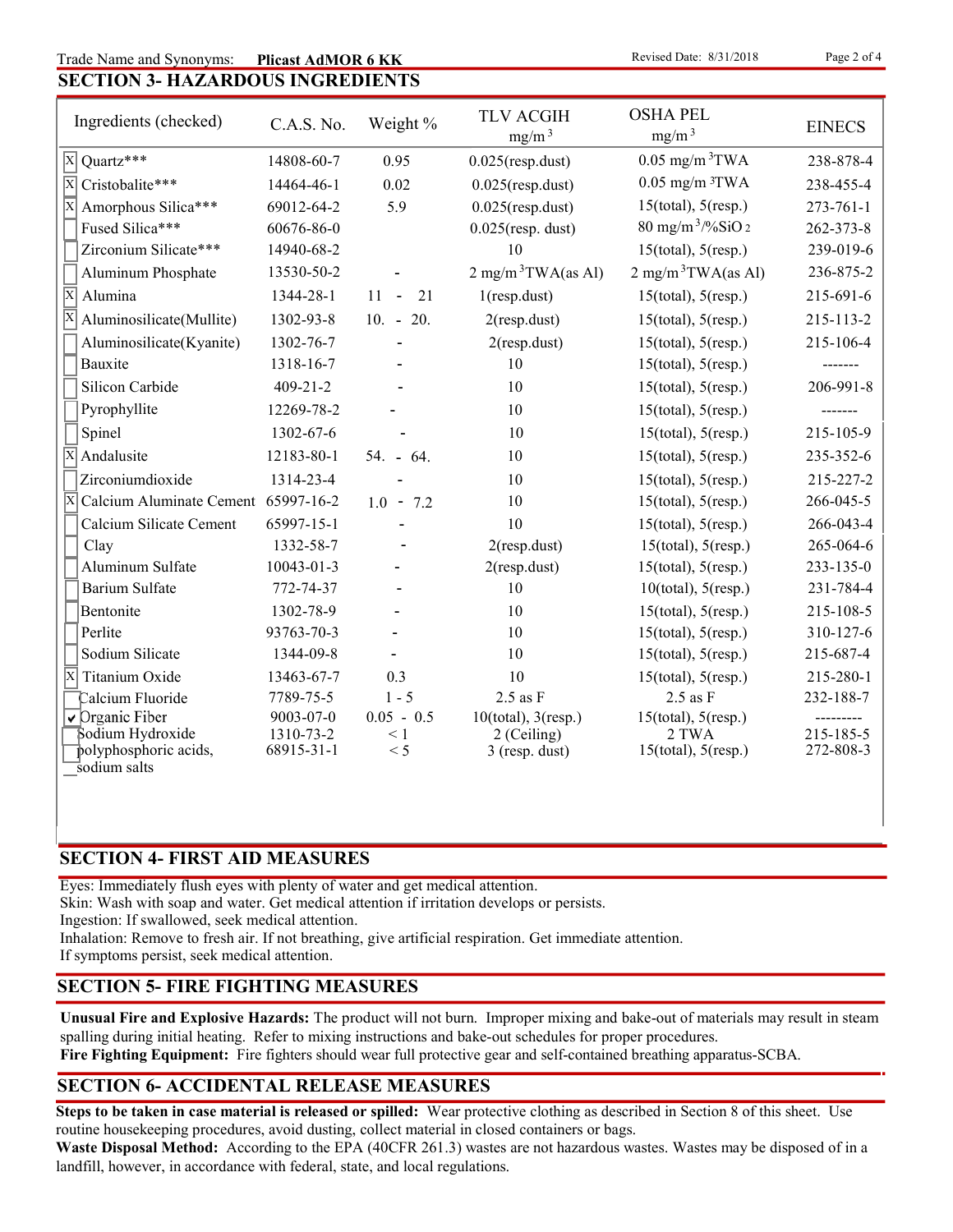### **SECTION 7 - HANDLING AND STORAGE**

To ensure product quality, store material in a dry place. Minimize dust generation and avoid inhalation and contact with refractory dusts during processing, installation, maintenance and tear-out. After handling of refractory dusts from processing, installation, maintenance or tear-out, wash exposed skin areas thoroughly. Wash clothing contaminated with dusts.

### **SECTION 8 - EXPOSURE CONTROL/PERSONAL PROTECTION**

Ventilation: Local and Mechanical: follow OSHA STD 29 CFR 1910.94.

Respiratory Protection: Good ventilation should be provided if dust is created when working with materials. Used material, which is being removed, should be dampend to reduce dust. In addition, when dust is present, workers should employ repirator protection. Recommended: NIOSH approved respirator for dusts and mists, including silica, in compliance with OSHA STD 29.CFR1910.134.

Protection Gloves: Protective gloves recommended.

Eye Protection: Safety glasses/goggles.

Other Protective Equipment: As required to meet applicable OSHA standards. Note: See Section 3 for occupational exposure limit values.

### **SECTION 9- PHYSICAL AND CHEMICAL PROPERTIES**

Appearance, Color & Odour: Granular aggregate & fine powder mix, light grey in color, earthly smell

Solubility in Water: Negligible

pH: Alkaline Vapor Pressure: Not applicable Alkaline

Boiling Point (o ): N/A

Melting Point (o ): 3100F / 1704C

2.8 Specific Gravity:

### **SECTION 10- STABILITY AND REACTIVITY DATA**

∣V∣

Stability: Stable Hazardous Polymerization: May not occur Incompatibility: Materials to avoid: N/A

% Volatile by Weight: Not applicable

Vapor Density: Not applicable

Evaporation Rate: Not applicable

Hazardous Decomposition: N/A

### **SECTION 11 - TOXICOLOGICAL INFORMATION**

Effects of overexposure:

- 1. Acute: Exposure to nuisance dust may cause temporary irritation or discomfort to skin, eyes, nose, throat ∣V∣ or lungs and may aggravate bronchial disorders.
	- 2. Chronic: Long term inhalation of respirable quartz, cristobalite, fused silica and/or amorphous silica may cause silicosis (delayed lung injury) and other respiratory disorders.
- $\vert\mathbf{v}\vert$ 3. Prolonged contact with skin may cause irritation.

For crystalline silica (quartz /cristobalite):

CARCINOGENICITY: Product contains crystalline silica which may cause delayed respiratory disease (silicosis) if inhaled over a prolonged period of time. IARC concludes that "there is a sufficient evidence for the carcinogenicity of crystalline silica to humans." (Group 1).

For aluminum silicate: Aluminum silicate minerals have been found to cause lung fibrosis in the absence of crystalline silica.

### **SECTION 12 - ECOLOGICAL INFORMATION**

No ecological concerns have been identified.

Not applicable for as-manufactured refractory product. Dusts of as-manufactured refractory product have a low order of aquatic toxicity (rating TLm96: over 1000 ppm), are insoluble, and are not very mobile. Based upon this information, it is not believed to be a significant threat to the environment if accidentally released on land or into water. However, dusts generated during maintenance and tear-out operations may be contaminated with other hazardous substances (e.g. metal). Evaluation of dusts from specific processes should be performed by a qualified environmental professional to determine if an environmental threat exists in the case

### **SECTION 13 - DISPOSAL CONSIDERATIONS**

Waste Disposal Method: According to the EPA (40CFR261.3) wastes are not hazardous wastes. Wastes may be disposed of in a landfill, however, in accordance with federal, state, and local regulations. However, dusts generated during maintenance and tear-out operations may be contaminated with other hazardous substances (e.g. metals). Therefore, appropriate waste analysis may be necessary to determine proper disposal. Waste characterization and disposal/treatment methods should be determined by a qualified environmental professional in accordance with applicable federal, state and local regulations.